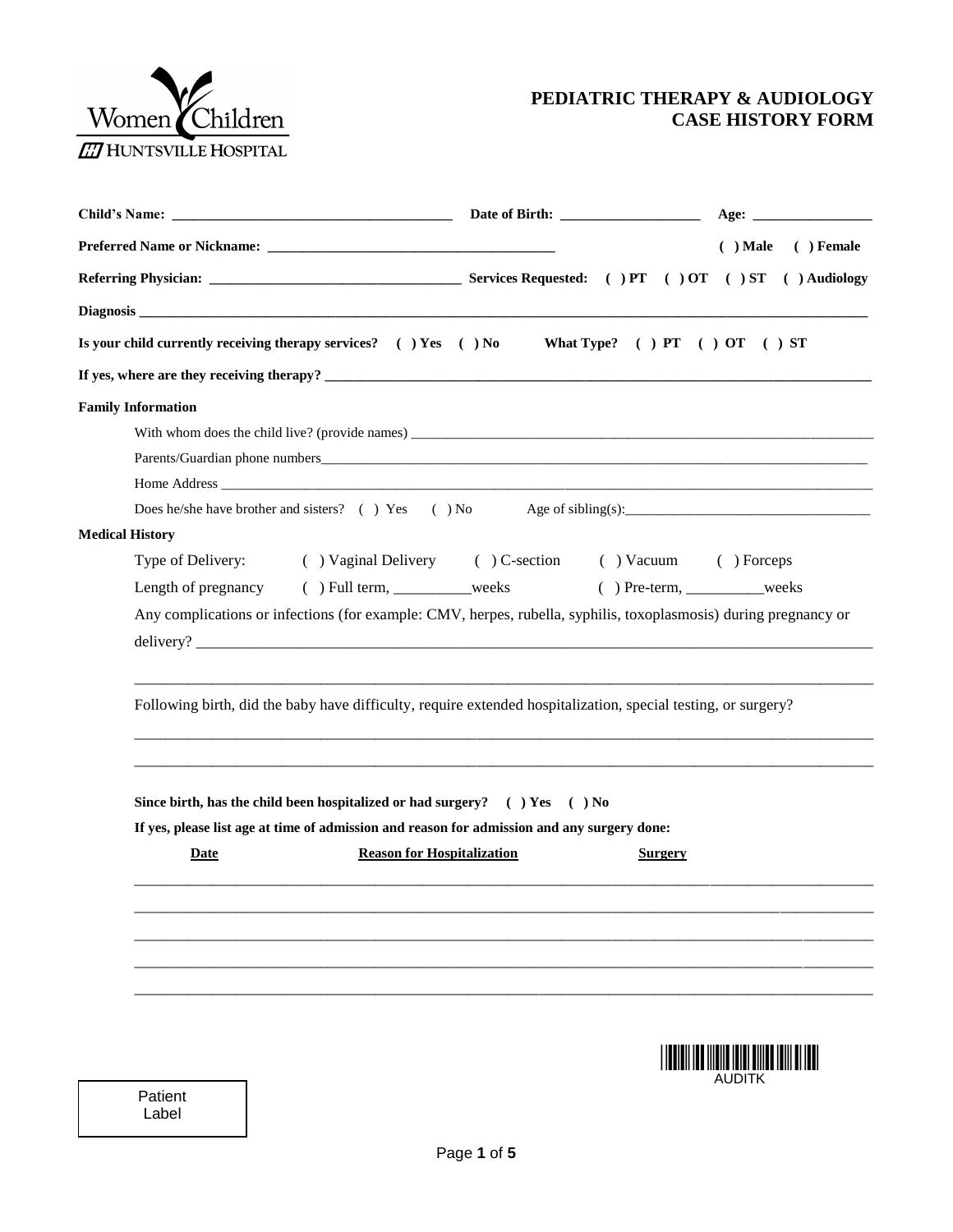## **Has your child ever been diagnosed with any of the following conditions?**

| $( )$ Cleft lip<br>( ) Cleft Palate                                                      | ( ) Both cleft lip and cleft palate                                              |  |  |
|------------------------------------------------------------------------------------------|----------------------------------------------------------------------------------|--|--|
| () Hydrocephaly<br>( ) Microcephaly                                                      | ( ) Macrocephaly                                                                 |  |  |
| ( ) Encephalitis<br>( ) Meningitis                                                       | ( ) Cytomegalovirus (CMV)                                                        |  |  |
|                                                                                          |                                                                                  |  |  |
| ( ) Asthma                                                                               |                                                                                  |  |  |
|                                                                                          |                                                                                  |  |  |
| ( ) Spina Bifida                                                                         |                                                                                  |  |  |
|                                                                                          |                                                                                  |  |  |
| ( ) Pacemaker<br>( ) Defibrillator                                                       |                                                                                  |  |  |
| ( ) Failure to Thrive                                                                    | () Gastrointestinal problems (ex: Reflux) Specify: _____________________________ |  |  |
|                                                                                          |                                                                                  |  |  |
| ( ) Diabetes                                                                             |                                                                                  |  |  |
|                                                                                          |                                                                                  |  |  |
| ( ) Joint Condition/Arthritis<br>( ) Torticollis                                         | ( ) Skin Condition                                                               |  |  |
| ( ) Pregnant ( ) Lactating                                                               |                                                                                  |  |  |
| $($ $)$ Other                                                                            |                                                                                  |  |  |
| Has your child ever experienced seizures? () Yes () No If yes, when was the last time?   |                                                                                  |  |  |
| Is your child on medication for the seizures?                                            | $( )$ Yes<br>$( )$ No                                                            |  |  |
| Has your child ever had special testing done for the seizures? (b) Yes                   | $( )$ No                                                                         |  |  |
|                                                                                          |                                                                                  |  |  |
|                                                                                          |                                                                                  |  |  |
| <b>Developmental History</b>                                                             |                                                                                  |  |  |
| At what age did your child:                                                              |                                                                                  |  |  |
|                                                                                          |                                                                                  |  |  |
|                                                                                          | Pull to Stand?                                                                   |  |  |
| Cruise furniture?                                                                        |                                                                                  |  |  |
|                                                                                          | Walk?                                                                            |  |  |
|                                                                                          |                                                                                  |  |  |
|                                                                                          |                                                                                  |  |  |
| Babble? (ex. Baba, awaba, etc.)                                                          | Use of variety of sounds in play?                                                |  |  |
|                                                                                          |                                                                                  |  |  |
|                                                                                          |                                                                                  |  |  |
|                                                                                          |                                                                                  |  |  |
| <b>Feeding/Swallowing</b>                                                                |                                                                                  |  |  |
| Is/was your child: () Breast fed () Bottle fed () Both For how long?                     |                                                                                  |  |  |
| What kind of diet is your child currently on?                                            |                                                                                  |  |  |
| Does your child feed him/herself? () Yes                                                 | () No Eat with assistance () Yes () No                                           |  |  |
| Does your child have any suspected swallowing problems? () Yes () No                     |                                                                                  |  |  |
| Does your child have any known swallowing problems? () Yes () No                         |                                                                                  |  |  |
| Is he/she fed by alternative feeding, methods? (G-tube, Ng tube) () Yes () No            |                                                                                  |  |  |
|                                                                                          |                                                                                  |  |  |
| Has your child experienced recent weight gain? () Yes () No OR weight loss? () Yes () No |                                                                                  |  |  |
| Does your child require skilled nursing care in the home? () Yes                         | $()$ No                                                                          |  |  |
|                                                                                          |                                                                                  |  |  |
|                                                                                          |                                                                                  |  |  |

AUDITK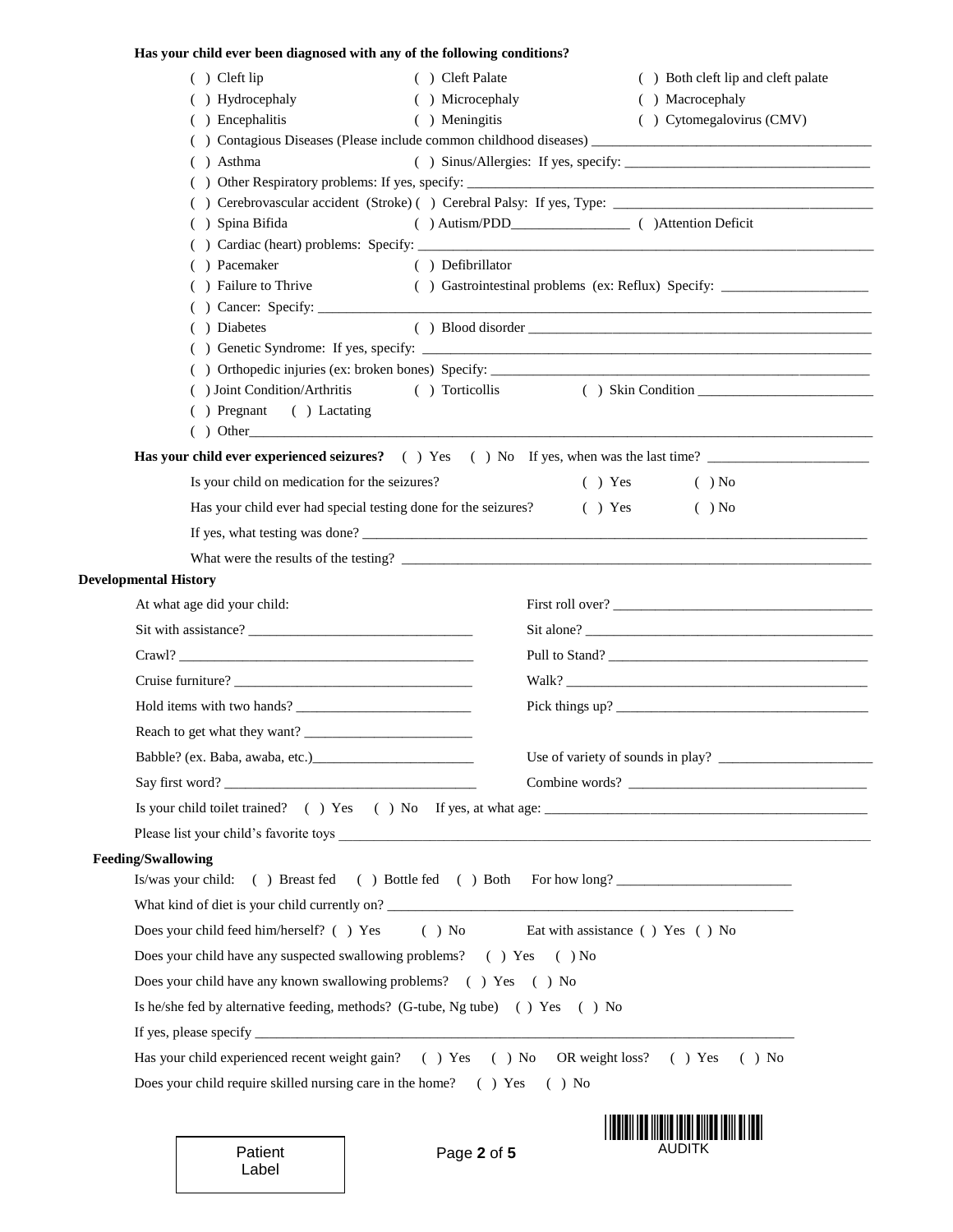| Does your child have any vision problems?<br>$( )$ Yes<br>$( )$ No                                                                                                                                                                                                                                                                                                                             |
|------------------------------------------------------------------------------------------------------------------------------------------------------------------------------------------------------------------------------------------------------------------------------------------------------------------------------------------------------------------------------------------------|
|                                                                                                                                                                                                                                                                                                                                                                                                |
| <b>Hearing History</b>                                                                                                                                                                                                                                                                                                                                                                         |
| Do you have any concerns about your child's hearing? () Yes () No                                                                                                                                                                                                                                                                                                                              |
|                                                                                                                                                                                                                                                                                                                                                                                                |
| Is there a family history of hearing loss? () Yes () No                                                                                                                                                                                                                                                                                                                                        |
| If yes, please explain: $\frac{1}{\sqrt{1-\frac{1}{2}}\sqrt{1-\frac{1}{2}}\sqrt{1-\frac{1}{2}}\sqrt{1-\frac{1}{2}}\sqrt{1-\frac{1}{2}}\sqrt{1-\frac{1}{2}}\sqrt{1-\frac{1}{2}}\sqrt{1-\frac{1}{2}}\sqrt{1-\frac{1}{2}}\sqrt{1-\frac{1}{2}}\sqrt{1-\frac{1}{2}}\sqrt{1-\frac{1}{2}}\sqrt{1-\frac{1}{2}}\sqrt{1-\frac{1}{2}}\sqrt{1-\frac{1}{2}}\sqrt{1-\frac{1}{2}}\sqrt{1-\frac{1}{2}}\sqrt{1$ |
| Does your child have a history of acute or chronic otitis media (ear infections)? () Yes () No                                                                                                                                                                                                                                                                                                 |
| If yes, has your child ever had "tubes"? () Yes () No                                                                                                                                                                                                                                                                                                                                          |
|                                                                                                                                                                                                                                                                                                                                                                                                |
| Has your child's hearing been screened or tested before? () Yes () No                                                                                                                                                                                                                                                                                                                          |
|                                                                                                                                                                                                                                                                                                                                                                                                |
|                                                                                                                                                                                                                                                                                                                                                                                                |
| <b>Communication Needs</b>                                                                                                                                                                                                                                                                                                                                                                     |
| Do you or your child have any special communication needs?                                                                                                                                                                                                                                                                                                                                     |
|                                                                                                                                                                                                                                                                                                                                                                                                |
|                                                                                                                                                                                                                                                                                                                                                                                                |
| What is your preferred language?                                                                                                                                                                                                                                                                                                                                                               |
| <b>Learning Profile</b>                                                                                                                                                                                                                                                                                                                                                                        |
| Do you or your child have any barriers to learning? (ex. Visual, hearing, language, or mental impairments?)                                                                                                                                                                                                                                                                                    |
|                                                                                                                                                                                                                                                                                                                                                                                                |
|                                                                                                                                                                                                                                                                                                                                                                                                |
| How do you feel your child learns best? () visualization () verbal instruction () demonstration                                                                                                                                                                                                                                                                                                |
| How does caregiver learn best?<br>() visualization () verbal instruction () demonstration                                                                                                                                                                                                                                                                                                      |
| Does your child attend school or daycare? If so, what type and are there any special services provided?                                                                                                                                                                                                                                                                                        |
| <b>Does the child or caregiver have any limitations in mobility</b> (ex. Use a wheelchair, crutches, or have difficulty moving?)                                                                                                                                                                                                                                                               |
|                                                                                                                                                                                                                                                                                                                                                                                                |
| Caregiver:                                                                                                                                                                                                                                                                                                                                                                                     |
|                                                                                                                                                                                                                                                                                                                                                                                                |
|                                                                                                                                                                                                                                                                                                                                                                                                |
| Date: the contract of the contract of the contract of the contract of the contract of the contract of the contract of the contract of the contract of the contract of the contract of the contract of the contract of the cont                                                                                                                                                                 |
|                                                                                                                                                                                                                                                                                                                                                                                                |
| Information reviewed and verified by clinician_________<br>Clinician signature/date/time                                                                                                                                                                                                                                                                                                       |
|                                                                                                                                                                                                                                                                                                                                                                                                |
|                                                                                                                                                                                                                                                                                                                                                                                                |
| AUDITK<br>Patient                                                                                                                                                                                                                                                                                                                                                                              |
| Label                                                                                                                                                                                                                                                                                                                                                                                          |
|                                                                                                                                                                                                                                                                                                                                                                                                |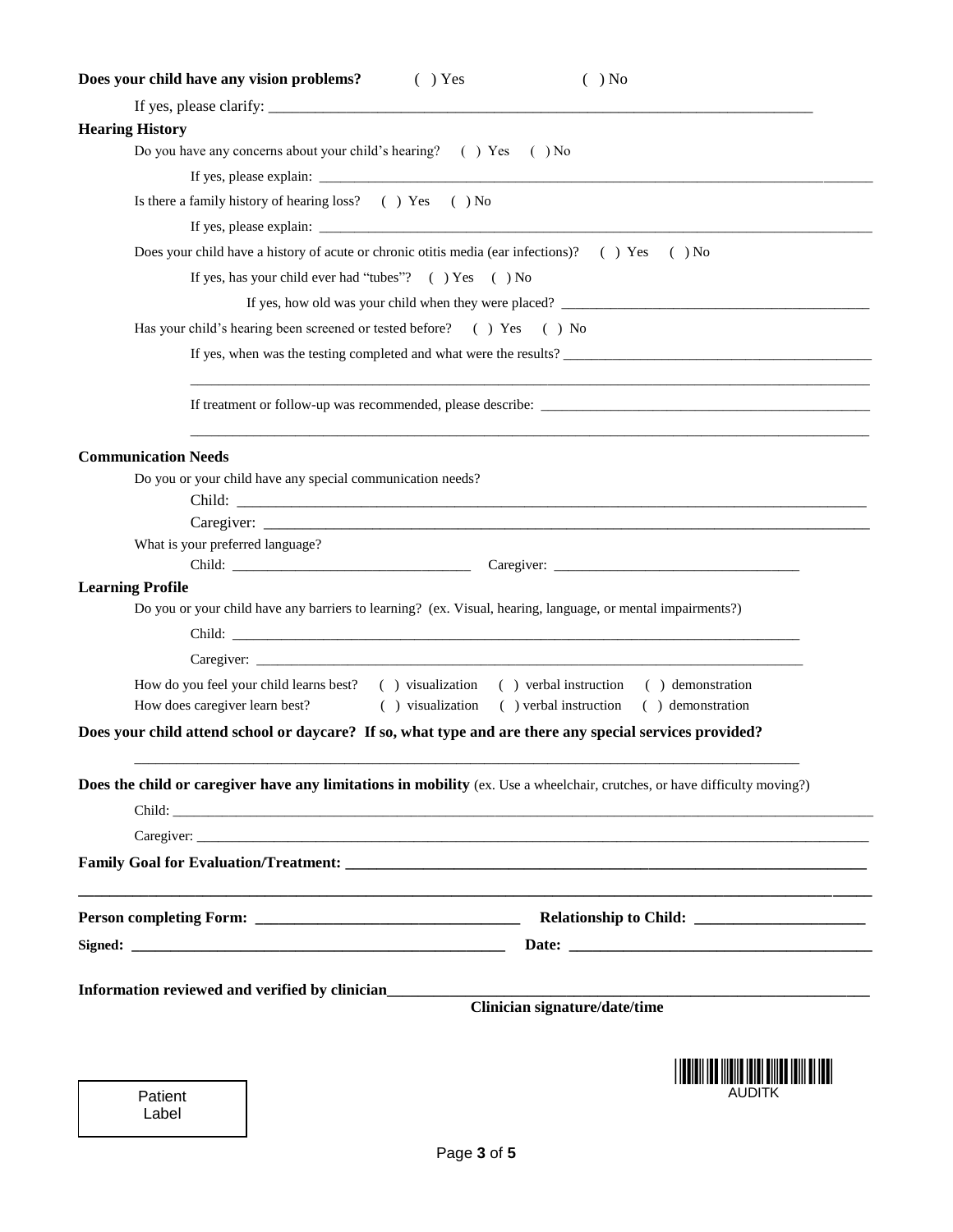

## PEDIATRIC THERAPYAND AUDIOLOGY MEDICATIONS AND ALLERGIES

|                                                                                                                             |                 |                                                                                   | Date of Birth: New York 1988                 | Age:          |  |
|-----------------------------------------------------------------------------------------------------------------------------|-----------------|-----------------------------------------------------------------------------------|----------------------------------------------|---------------|--|
| <b>Current Medications:</b>                                                                                                 |                 |                                                                                   |                                              |               |  |
| <b>Medication Name</b>                                                                                                      | <b>Dose</b>     | Route (by mouth, etc)                                                             | <b>How often</b>                             | <b>Reason</b> |  |
|                                                                                                                             |                 |                                                                                   |                                              |               |  |
|                                                                                                                             |                 |                                                                                   |                                              |               |  |
|                                                                                                                             |                 |                                                                                   |                                              |               |  |
|                                                                                                                             |                 |                                                                                   |                                              |               |  |
|                                                                                                                             |                 |                                                                                   |                                              |               |  |
|                                                                                                                             |                 |                                                                                   |                                              |               |  |
|                                                                                                                             |                 |                                                                                   |                                              |               |  |
|                                                                                                                             |                 |                                                                                   |                                              |               |  |
| <b>Allergy</b>                                                                                                              | <b>Reaction</b> |                                                                                   | Severity (mild, moderate, critical, unknown) |               |  |
|                                                                                                                             |                 | ( ) mild ( ) moderate ( ) critical ( ) unknown                                    |                                              |               |  |
|                                                                                                                             |                 |                                                                                   |                                              |               |  |
|                                                                                                                             |                 |                                                                                   |                                              |               |  |
|                                                                                                                             |                 | ( ) mild ( ) moderate ( ) critical ( ) unknown                                    |                                              |               |  |
|                                                                                                                             |                 |                                                                                   |                                              |               |  |
|                                                                                                                             |                 |                                                                                   |                                              |               |  |
| Does your child have any allergies? ( ) yes ( ) no<br>If returning patient, are there any new allergies? $( )$ yes $( )$ no |                 | Information reviewed and verified by clinician: _________________________________ |                                              |               |  |
|                                                                                                                             |                 |                                                                                   | Clinician signature/date/time                |               |  |
| Patient<br>Label                                                                                                            |                 |                                                                                   |                                              |               |  |